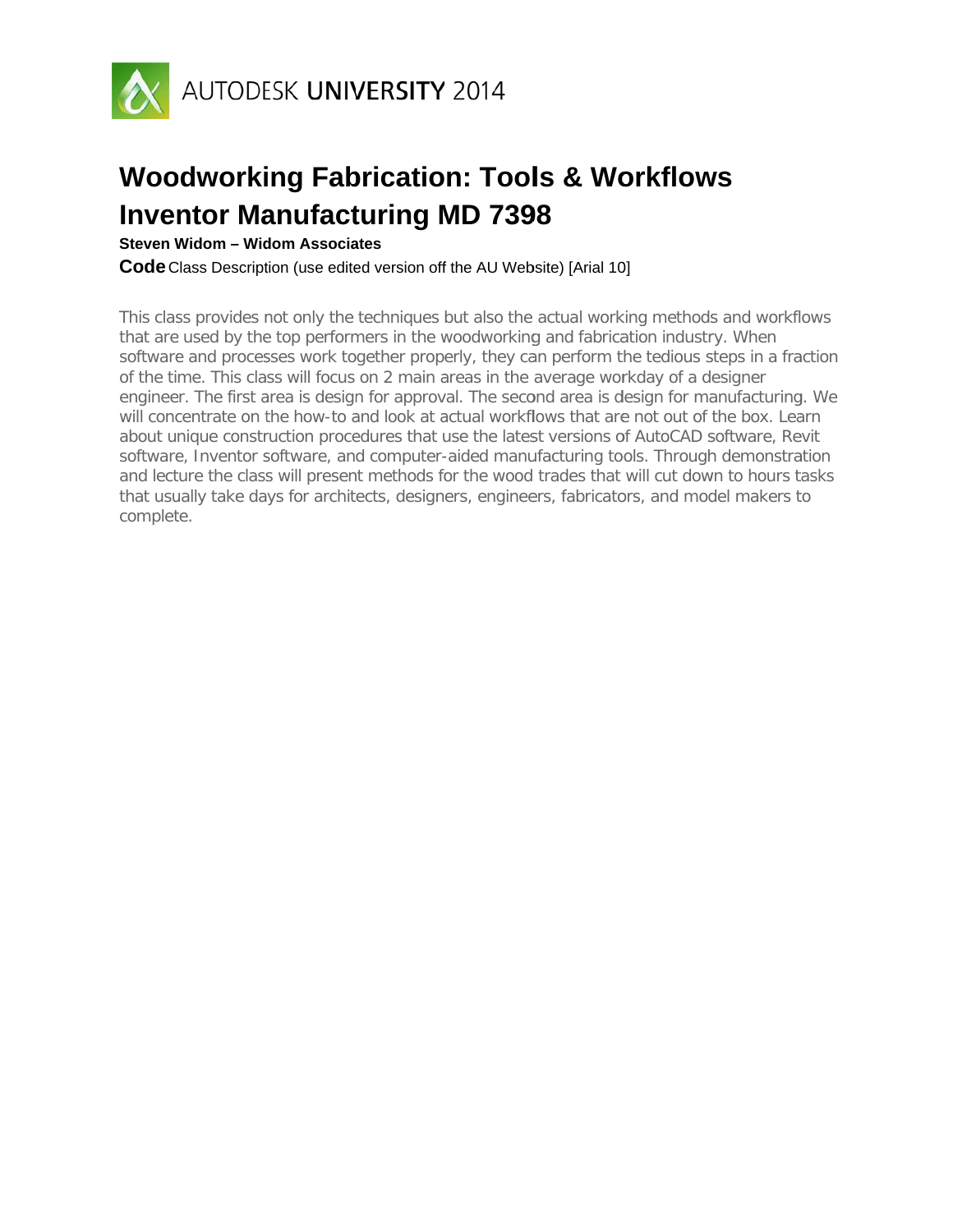### Learning Objectives

Learn how to identify and adopt the necessary workflows for designing and fabricating wood-based products Learn how to identify core Autodesk and add-on products that work together for speed and efficiency Learn how to apply efficient practices for wood-based development Learn about where and how to use libraries from the Internet, both Autodesk and non-Autodesk specific

#### **Occupation/profession:**

Architect, Artisans/Craft and Field Worker, Construction Engineer, Manufacturing Engineer, Mechanical Engineer

### About the Speaker

Steve Widom is the senior solutions engineer and chief technology officer for Widom Associates, an Autodesk Consulting Value Added Reseller based in Northport, New York. Since 1984 he has used Autodesk, Inc., software as a trainer, consultant, and application expert in the fabrication, manufacturing, and architectural fields. He provides custom classes and support for Inventor software, AutoCAD 3D software, AutoCAD Revit software, and the Autodesk family of design suites, specific to the wood, metal, plastic, and architectural industries. He has a particular interest in the woodworking fabrication field, including architecture, millwork, furniture fabrication, case goods, stair development, and door and window development. He has over 30 years of teaching and consulting experience. In his life before computers, Steve designed and manufactured juried, award-winning, custom hardwood furniture, and he designed and built custom homes. You can visit his YouTube channel at www.youtube.com/widomtech.

steve@widom-assoc.com - 631-757-7035 Ext 111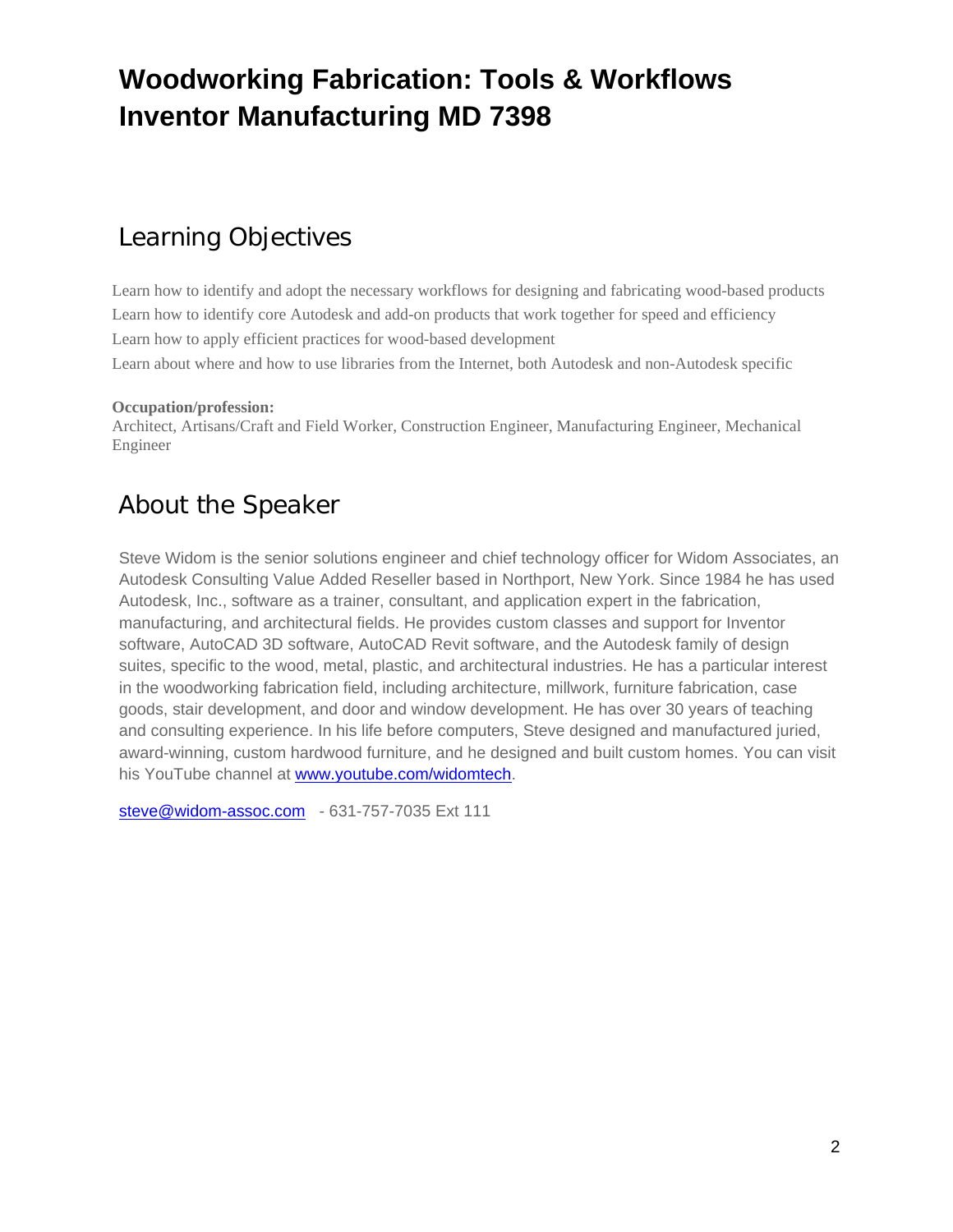### *Ilogic code used in the tutorial:*

*'Ilogic code for renaming solid bodies in Inventor part files "available for download"* 

```
'check for custom iProperty and add it if not found 
Dim prefix As String = "Prefix" 
customPropertySet = ThisDoc.Document.PropertySets.Item _ 
("Inventor User Defined Properties") 
Try 
      prop= customPropertySet.Item(prefix) 
Catch 
     ' Assume error means not found 
        customPropertySet.Add("", prefix) 
End Try 
'write the part number to the Prefix iProperty if it is empty 
If iProperties.Value("Custom", "Prefix") = "" Then 
iProperties.Value("Custom", "Prefix") = iProperties.Value("Project", "Part Number") & "_" 
Else 
End If 
'check that this active document is a part file 
Dim partDoc As PartDocument 
If ThisApplication.ActiveDocument.DocumentType <> kPartDocumentObject Then 
MessageBox.Show ("Please open a part document", "iLogic") 
End If 
'define the active document 
partDoc = ThisApplication.ActiveDocument 
Dim solid As SurfaceBody 
Dim i As Integer 
'get input from user 
prefix = InputBox("Enter a prefix for the solid body names", "iLogic", iProperties.Value("Custom", "Prefix")) 
'write input back to custom iProperty 
iProperties.Value("Custom", "Prefix") = prefix 
i = 1'rename all solid bodies incrementing suffix 
For Each solid In partDoc.ComponentDefinition.SurfaceBodies 
solid.Name = prefix + Iif(i < 10, "0" + CStr(i), CStr(i)) 
i = i + 1Next
```
Ilogic Code as well as demo sets available for download – Autodesk University 2014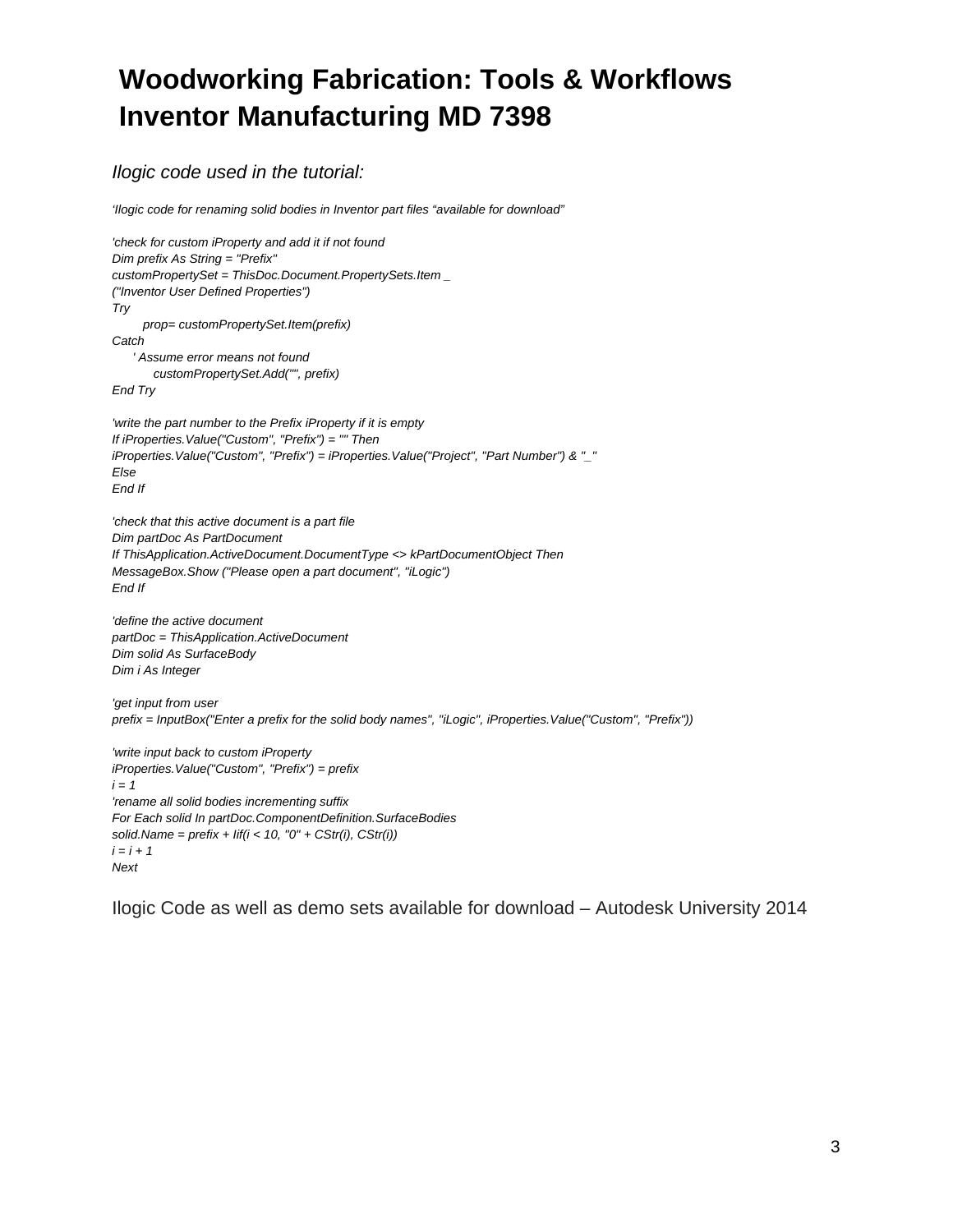This year by request - I have published multiple "woodworking for Inventor" tutorials on our "youtube" site, as well as the "Autodesk Screencast site." This "pdf" document and our other downloads support the tutorials on the web.

https://youtube.com/widomtech

https://screencast.autodesk.com

Woodworking - Miter folding With Autodesk Inventor - Tutorial in depth



Icopy Inventor - Tutorial in depth



Autodesk Screencast site:

https://screencast.autodesk.com/Main/Details/d2494345-d1de-4b4b-a0cb-264c57df60d0

Icopy for the wood industry - Face frame development

https://screencast.autodesk.com/Main/Details/7de31862-f761-4b42-a557-2f3ef8294b84